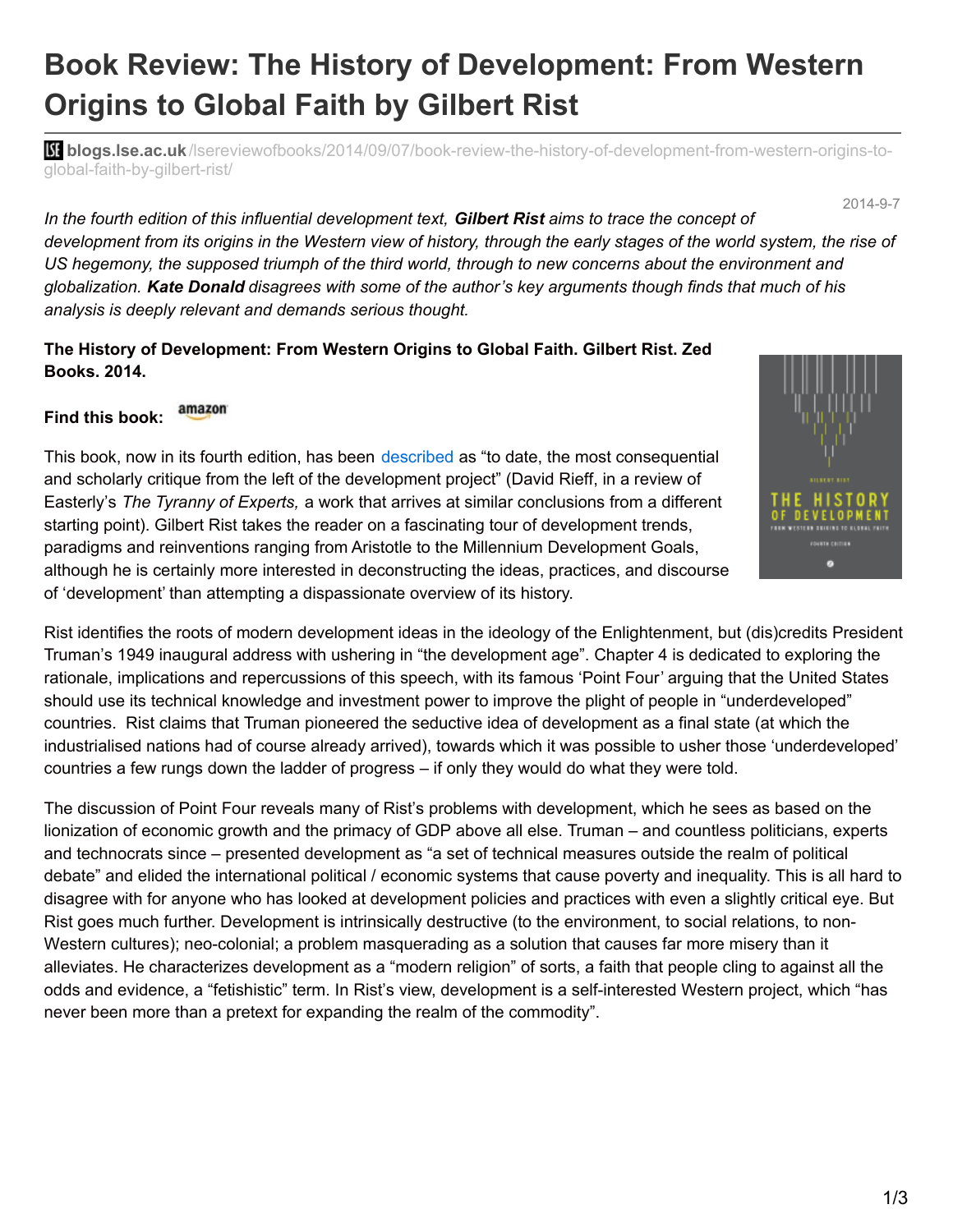

This portrayal of development is at times painfully incisive. Rist is surely right to highlight the power relations and root causes so often neglected by development efforts, reports and resolutions, and the myopic and often destructive obsession with economic growth that dominates most 'development' plans. However, his eagerness to dismiss any redeeming features of all past, present and future development approaches is a little too glib. Although there are myriad examples of misconceived development projects – some of which have trampled all over the rights of the poor – the development that he decries *has* lifted many millions of people out of dire poverty. In the last chapter he outright rejects the possibility for alternative conceptions of development de-linked from profit motive, predatory capitalism and the single-minded pursuit of growth, without a truly satisfactory answer as to why such a thing should not be possible and desirable.

Essentially, Rist argues that all practices and policies of 'development' should be discarded, and dismisses critics who highlight his inability to present an alternative as merely imprisoned by the existing paradigm ("if previous measures have not produced results, then others need to be suggested fast – as it assumed that 'development' is both necessary and desirable"). Yet he himself admits that extreme poverty is "unacceptable", and when he does briefly sketch a post-development future (apparently involving social movements, autonomy, breaking loose from monetary exchanges, and the large-scale retreat of the State) we are left puzzling as to how another Gilbert Rist would not simply dismiss *that* as a form of development too. Which leads us to question: is this all mere semantics?

Some aspects of the book are out-dated (it was first published in English in 1997, although this edition does include a new introduction and a new chapter). For example, Rist claims it is socially taboo to express doubts that economic growth can solve all society's ills. This is manifestly untrue at this point in time. There are many prominent public figures and institutions that question current neo-liberal economic and development paradigms; even the IMF has retreated from an uncomplicated promotion of growth above all else. Many development actors are far more concerned with the distribution of wealth rather than promoting further overall accumulation. Interestingly, Rist barely mentions human rights, or the rights-based approach to development, which is a significant omission given that in theory at least, all United Nations agencies as well as many governmental and non-governmental development organizations now use the framework of international human rights law and principles to guide their work. It is easy to predict, however, Rist would scoff at this approach simply as the emperor's new clothes.

Undoubtedly however, much of his analysis is deeply relevant and demands serious thought. The book includes enlightening content on several current challenges, including the Millennium Development Goals and by implication the Sustainable Development Goals currently under negotiation. Chapter 14, written for the fourth edition, includes an insightful consideration of the financial crisis and its aftermath. The spread of austerity causes Rist to ask whether the old developed/developing links can be sustained – can we really view Greece, Spain, Ireland or Portugal as 'developed' when they "now suffer the same ills as the habitual recipients of their aid"? Nevertheless,